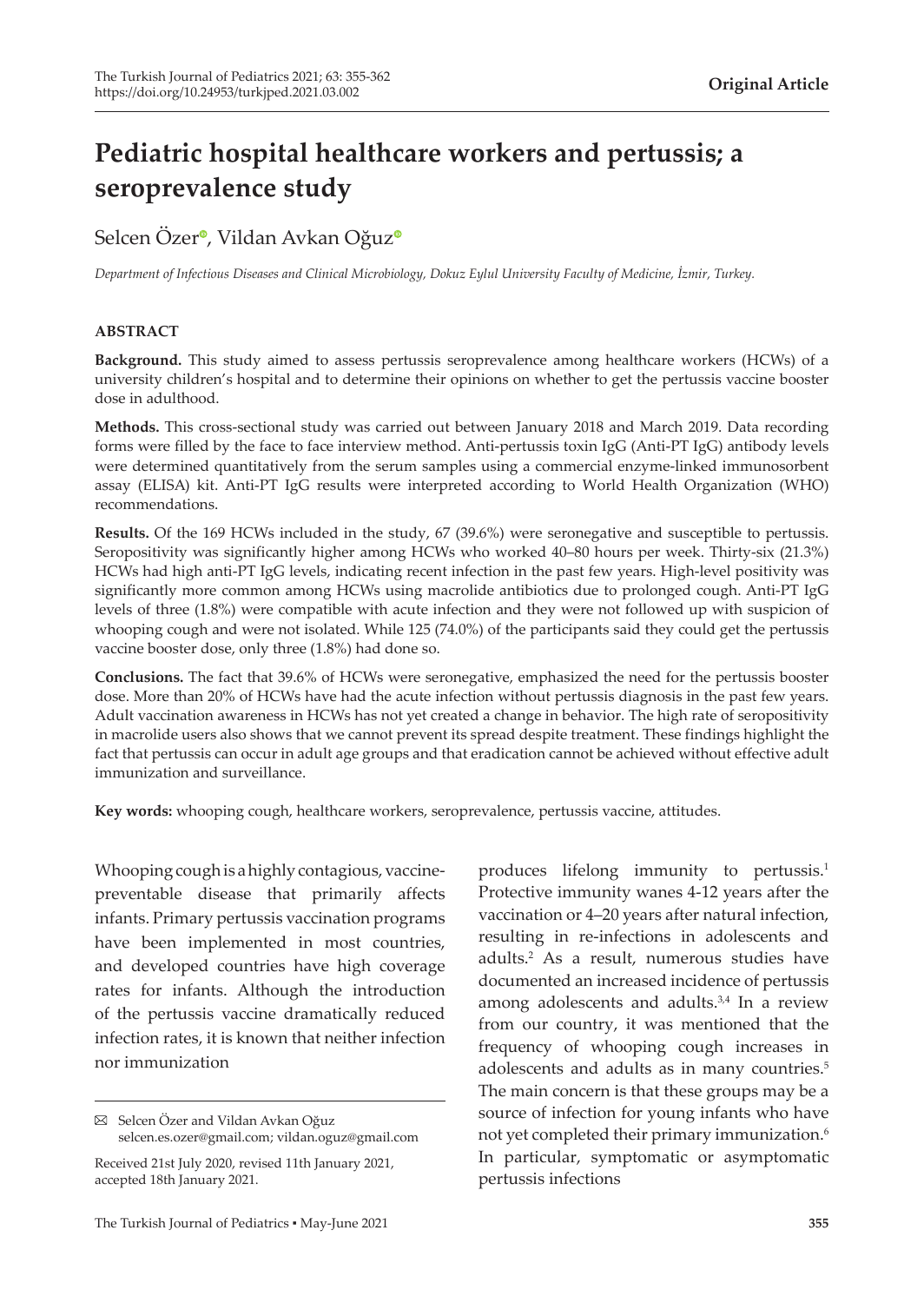among healthcare workers (HCWs) pose a greater threat to public health than in other adults.<sup>7</sup> Most infected HCWs remain undiagnosed, and treatment and isolation are not always possible, thus endangering susceptible populations in hospitals such as newborns or preterm infants. Nosocomial pertussis outbreaks show that the number of infected individuals may increase and affect the entire population.<sup>8</sup> The Advisory Committee on Immunization Practices (ACIP) recommends that HCWs who have direct patient contact should receive a single dose of tetanus toxoid/ diphtheria toxoid/acellular pertussis vaccine (adult formulation, Tdap) if they have not been vaccinated previously as an adult, regardless of when they received their last dose of tetanus toxoid/diphtheria toxoid (Td).<sup>9</sup> However, the World Health Organization (WHO) emphasizes that a decision to introduce adolescent and/or adult boosters should only be taken after careful assessment of local epidemiology.<sup>10</sup> For this reason, several pertussis seroprevalence studies have been conducted in Turkey.<sup>11-14</sup> However, to the best of our knowledge, none of these studies have investigated the pertussis seroprevalence among HCWs employed in pediatric hospitals in Turkey. Therefore, the aim of this study was to evaluate the pertussis seroprevalence of HCWs working in a university children's hospital.

# **Material and Methods**

This cross-sectional study was approved by the Clinical Research Ethics Committee of Dokuz Eylul University hospital (decision number 13.07.2017, 2017 / 18-40).

# *Study population*

The study included all nurses, resident physicians, and specialists aged 18 and over employed in the pediatric hospital of Dokuz Eylul University between January 2018 and March 2019 who agreed to participate. Written informed consent was obtained from all participants before the study. The data

registration form with questions about the participants' demographic characteristics, the units in which they worked, the patient profiles they worked with, and their immune status were completed in face-to-face interviews. The presence of cough persisting for longer than 3 weeks, the use of macrolide antibiotics due to prolonged cough, and vaccination history were evaluated based on the participants' verbal statements. They were also asked their opinions about the adult pertussis booster vaccination.

# *Sample collection and antibody detection*

Blood was collected from the study participants and the isolated serum samples were stored at - 20°C until analysis. Anti-pertussis toxin IgG (Anti-PT IgG) antibody levels were determined quantitatively from the serum samples using a commercial enzyme-linked immunosorbent assay (ELISA) kit (Cat No: El 2050-9601 G, Brand: EUROlMMUN AG, Germany) as per the manufacturer's instructions. This kit has a lower limit of detection of 0.2 IU/ml, sensitivity of 95.5–97.8%, and specificity of 100%, and conforms to the latest serological diagnostic guidelines for *Bordetella pertussis* infections.<sup>15</sup>

Anti-PT IgG results were interpreted according to WHO recommendations. HCWs with anti-PT IgG level <10.0 IU/ml were considered seronegative, while those with ≥10 IU/ml were regarded as seropositive. The seropositive HCWs were further classified into three groups: Low-level positivity indicating no recent exposure (anti-PT IgG 10–40 IU/mL) and highlevel positivity indicating recent infection in the past few years (anti-PT IgG ≥40 IU/mL) or current/very recent (last 12 months) infection (anti-PT IgG  $\geq$ 100 IU/mL). None of the HCWs had been vaccinated in the past 2 years.

# *Statistical analysis*

Kolmogorov-Smirnov test was used to assess the normality of data distributions. Descriptive statistics were presented as mean and standard deviation, median and minimum– maximum values, and percentage distribution.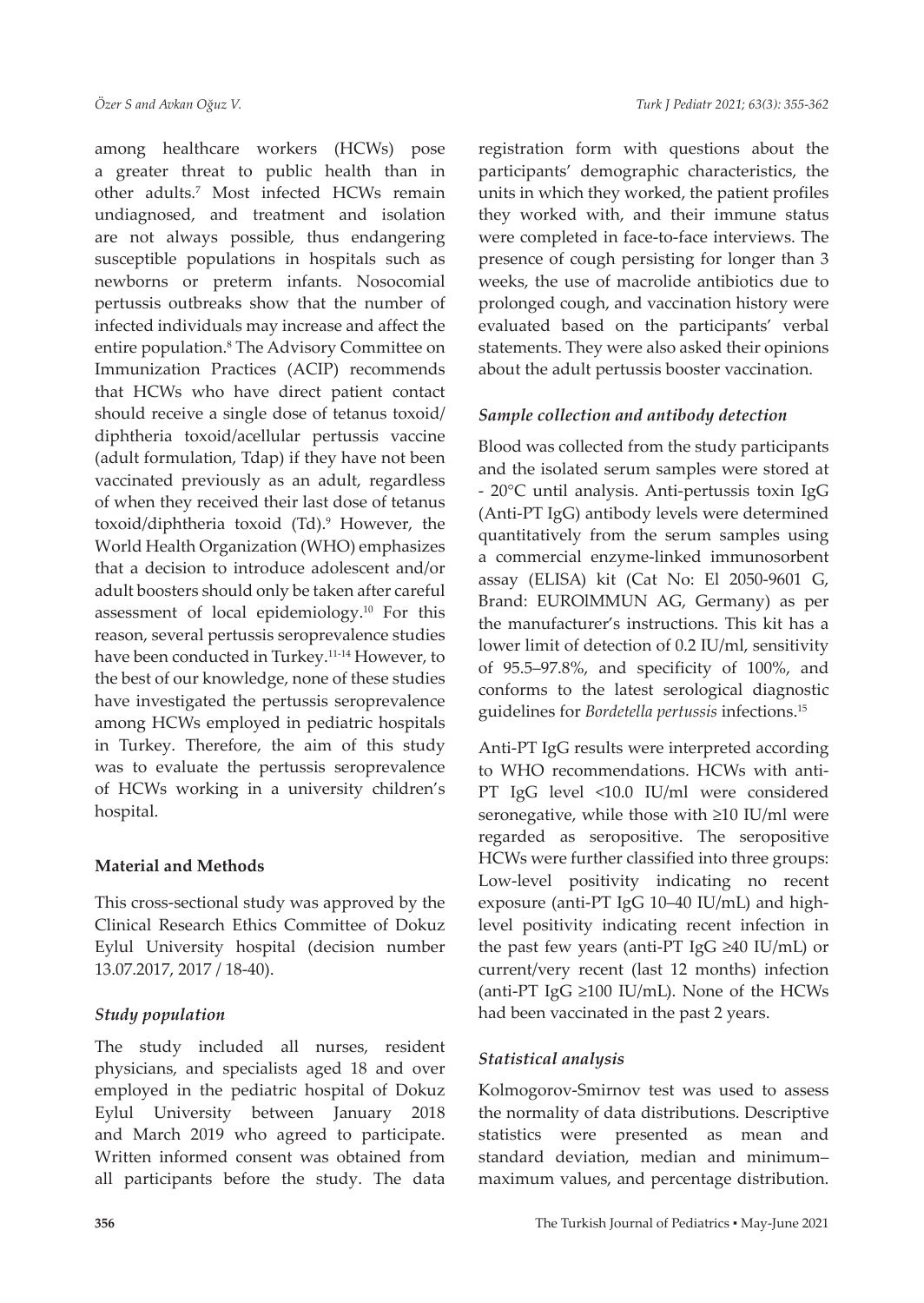Comparisons of means between two groups were performed using Student's t test for normally distributed data and Mann–Whitney U test for non-normally distributed data. Means of more than two groups were compared using analysis of variance (ANOVA) for normally distributed data and Kruskal–Wallis test for nonnormally distributed data. Chi-square analysis (Fisher's exact test when necessary) was used to compare the percentage distributions between the groups. Significance level was accepted as  $p < 0.05$ .

# **Results**

Of all HCWs employed in the children's hospital  $(n=198)$ , 169 (85.4%) were included in the study. The mean age of the study group was  $30.4 \pm 5.9$ (23–52) years. Their demographic characteristics and occupational groups are presented in Table I.

The participants were divided into 3 groups according to hours worked per week: 50 (29.6%) worked ≤40 h/week, 88 (52.1%) worked 40–80 h/week, and 31 (18.3%) worked ≥80 h/ week. Evaluation of these working hours by professional group is presented in Table II. All HCWs who worked ≥80 h/week were resident physicians and had been working in the children's hospital for 1 year or less (Table II).

Eighty-nine (52.7%) of the HCWs stated that they did not know their childhood pertussis vaccination status. While 125 (74.0%) of the participants said they could get the pertussis vaccine booster dose, only three (1.8%) had done so.

The mean anti-PT IgG antibody level of the entire study group was  $25.1 \pm 30.3$  IU/ml (5– 200 IU/ml). Sixty-seven (39.6%) HCWs were evaluated as seronegative (anti-PT IgG <10 IU/ ml), while a total of 102 (60.4%) HCWs were seropositive (anti-PT IgG ≥10 IU/ml) and were grouped according to their antibody levels (Fig. 1). Of the 136 female HCWs of childbearing age included in the study, 104 (76.5%) had anti-PT IgG levels below 30 IU/ml.

There were no significant differences in seropositivity based on gender (p=0.35), age (p=0.21), other demographic characteristics (p>0.05), occupational group (p=0.72), or the unit in which they worked (p=0.34). Seropositivity was significantly higher among HCWs who worked 40–80 hours per week (p=0.03). The distribution of seronegative and seropositive participants according to their working hours is shown in Figure 2.

Thirty-six (21.3%) HCWs had high anti-PT IgG levels (≥40 IU/ml) indicative of recent infection in the past few years. There were no significant differences in high-level positivity based on gender (p=0.83), age (p=0.65), other demographic characteristics (p>0.05), occupational group (p=0.31), hospital department (p=0.68), working hours (p=0.68), or the presence of chronic cough in the past year (p=0.27). However, high-level positivity was significantly more common

**Table I.** Characteristics of health care workers included in the study (n=169).

| Characteristic        | $n (\%)$   |
|-----------------------|------------|
| Age group             |            |
| $19-29$ years         | 96 (56.8)  |
| 30-39 years           | 56 (33.1)  |
| $\geq 40$ years       | 17(10.1)   |
| Sex                   |            |
| Female                | 138 (81.7) |
| Male                  | 31(18.3)   |
| Professional group    |            |
| <b>Nurses</b>         | 89 (52.7)  |
| Resident physicians   | 56 (33.1)  |
| Specialist physicians | 24 (14.2)  |
|                       |            |

|  |                        | Table II. Distribution of professional groups by |  |
|--|------------------------|--------------------------------------------------|--|
|  | hours worked per week. |                                                  |  |

|                       | Hours worked per week |            |            |  |  |
|-----------------------|-----------------------|------------|------------|--|--|
| Professional group    | ≤40 h                 | $40 - 80h$ | ≥80 h      |  |  |
|                       | n: 50                 | n: 88      | n: 31      |  |  |
|                       | $(29.6\%)$            | $(52.1\%)$ | $(18.3\%)$ |  |  |
| <b>Nurses</b>         | 45 (90)               | 44 (50)    | 0(0)       |  |  |
| Resident physicians   | 2(4)                  | 23(26.1)   | 31(100)    |  |  |
| Specialist physicians | 3(6)                  | 21(23.9)   | 0(0)       |  |  |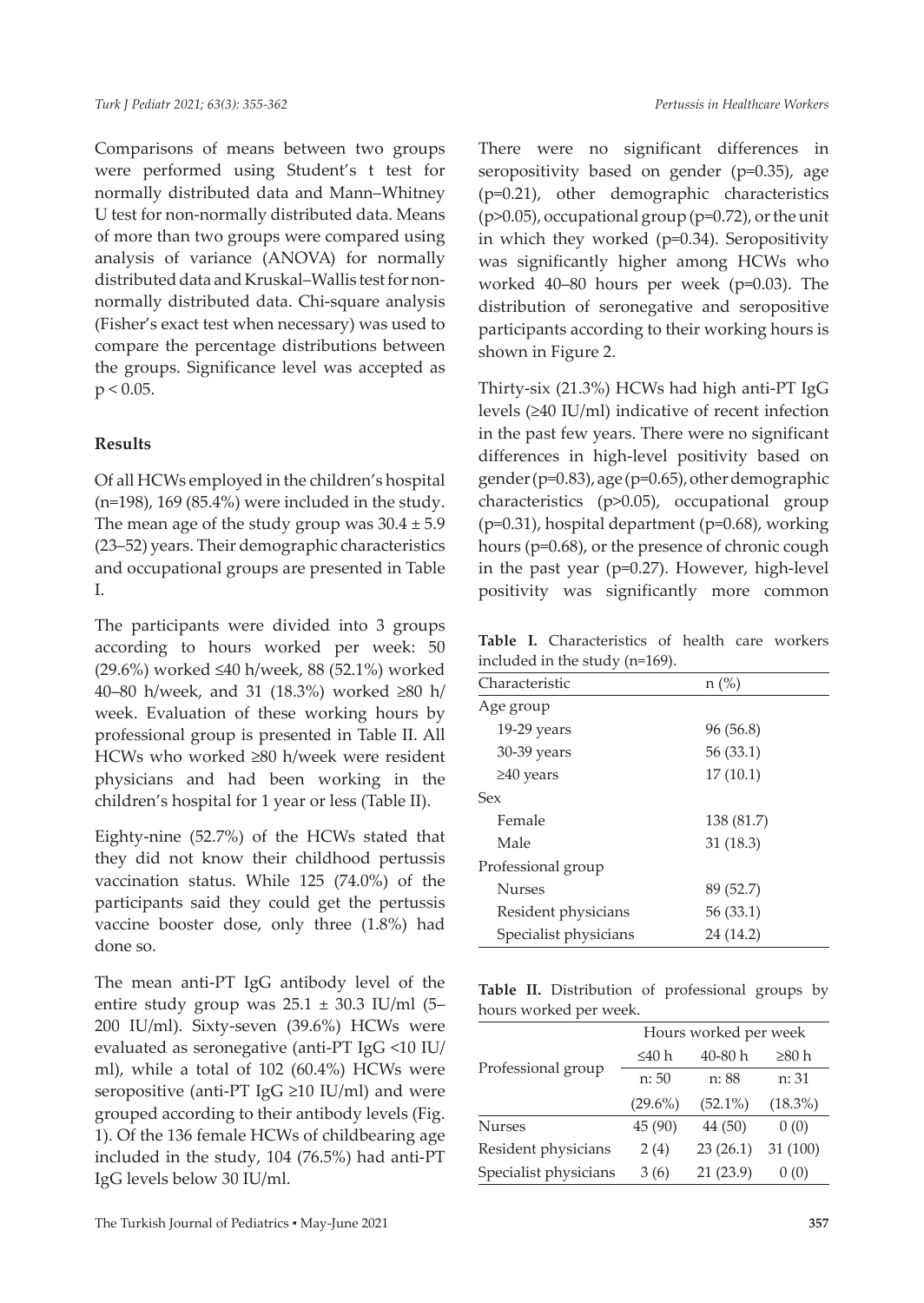

Fig. 1. Distribution of health care workers (HCWs) by anti-PT IgG level.





**Fig. 2.** Distribution of seronegative and seropositive health care workers (HCWs) according to hours worked per week.

**Fig. 3.** Low-level and high-level seropositivity in health care workers with and without macrolide use due to persistent cough.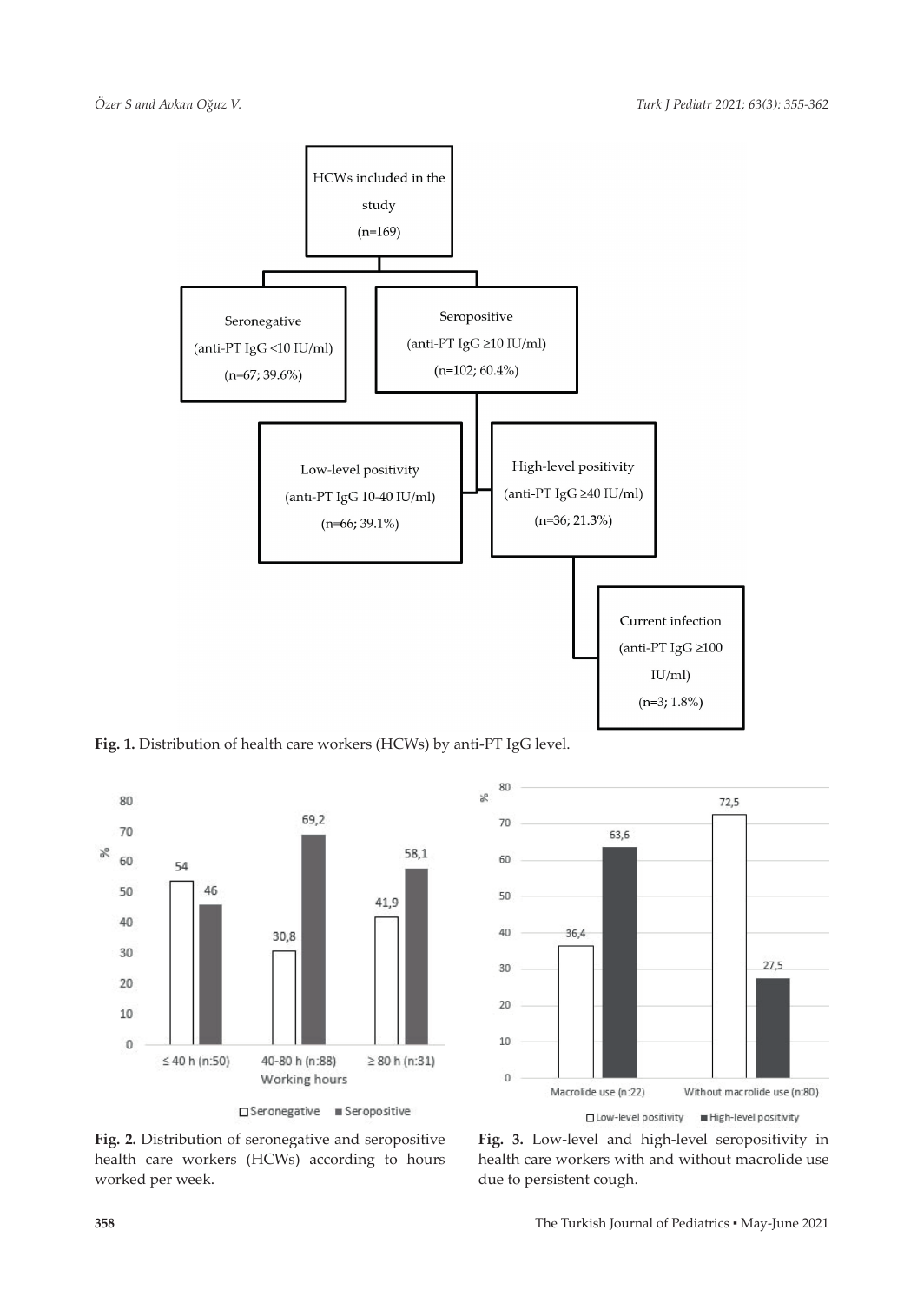among HCWs using macrolide antibiotics due to prolonged cough than other HCWs (p=0.002) (Fig. 3).

Three female HCWs of reproductive age had antibody levels above 100 IU/ml (115.7 IU/ml, >200 IU/ml, >200 IU/ml). None of them was tested or treated for suspected whooping cough and were not isolated. One of these HCWs was a specialist in the nephrology department, one was a nurse in the pediatric intensive care unit, and the other was a nurse in the neonatal intensive care unit. The antibody levels of the three HCWs who had received the booster dose were 55.5 IU/ml, 41.9 IU/ml, and 10.8 IU/ml. Of these participants, the two women HCWs stated that they were vaccinated during pregnancy and one male HCW received the vaccine while his wife was pregnant.

# **Discussion**

National vaccination programs in Turkey have included pertussis vaccines since 1937. Although 92% of children under the age of 5 were vaccinated in a mass vaccination campaign conducted in Turkey in 1985, 39.6% of the HCWs in our study were seronegative and susceptible (Fig. 1). Similarly, Urbiztondo et al.<sup>7</sup> found that 48.3% of HCWs in their study were susceptible, while Hashemi et al.<sup>16</sup> and Higa et al.17 reported seronegativity rates of 52.4% and 56.2% among HCWs respectively. These data indicate that the susceptible population is increasing in other countries as well. It is known that the protective immune response provided by primary immunization with the acellular pertussis (aP) vaccine diminishes faster than with the whole cell (wP) vaccine and the duration of protection is 5–6 years.<sup>18</sup> Because the aP vaccine was introduced to Turkey in 2007, it is impossible for HCWs, nearly half of whom are susceptible, not to be affected by pertussis. As such, the development of a nosocomial pertussis epidemic is inevitable. Therefore, adult vaccination programs should be revised and pediatric HCWs should be considered a priority group to receive the pertussis vaccine booster dose.

Our results showed that 60.4% of HCWs in this study were seropositive. In a communitybased seroprevalence study, Esen et al.<sup>11</sup> reported 60.8% seropositivity among 2.085 volunteers aged 0– 60 years. In other studies from our country, pertussis seroprevalence rates between 8.5% and 90% were determined using different kits and thresholds in different age groups.11-14,19,20 Only one study by Tanriover et al.14 included HCWs, and even then they only represented 2.6% of the study group. Although no previous study conducted in Turkey focused exclusively on HCWs, pertussis seroprevalence among HCWs has been evaluated in many other countries, with results similar to ours.7,16,17,21,22 Anti-PT antibody seropositivity in HCWs has been reported at rates of 51.7% by Urbiztondo et al.<sup>7</sup>, 43.8% by Higa et al.<sup>17</sup> among medical staff at a Japanese university hospital, and 47.6% among Iranian medical students in a study by Hashemi et al.<sup>16</sup> The reported prevalence varies between 10.2% and 98.7% in other studies conducted among HCW in different countries.7,16,17,21,29 This wide range may be due in part to the use of different antigens and cut-off values, but may also reflect different epidemiological conditions.24 Although anti-PT IgG levels were determined using the ELISA method in all of those studies, it is difficult to compare their results due to the absence of an FDA-approved ELISA kit.<sup>8</sup> For this reason, multicenter studies using the same kit and reference ranges are needed.

In our study, 76.4% of female HCWs of childbearing age had anti-PT IgG levels below the protective maternal antibody level (≤30 IU/ ml). Similarly, in another study from Turkey, Esen et al.<sup>11</sup> reported that 51.7% of women of childbearing age women had antibody levels of ≤30 IU/ml. The fact that most female HCWs of childbearing age do not have a protective maternal antibody level shows that they can be a source of infection not only for their patients but also for their own children.

We observed a significantly higher seropositivity rate among the HCWs in our study who worked 40–80 hours per week (p=0.03). We believe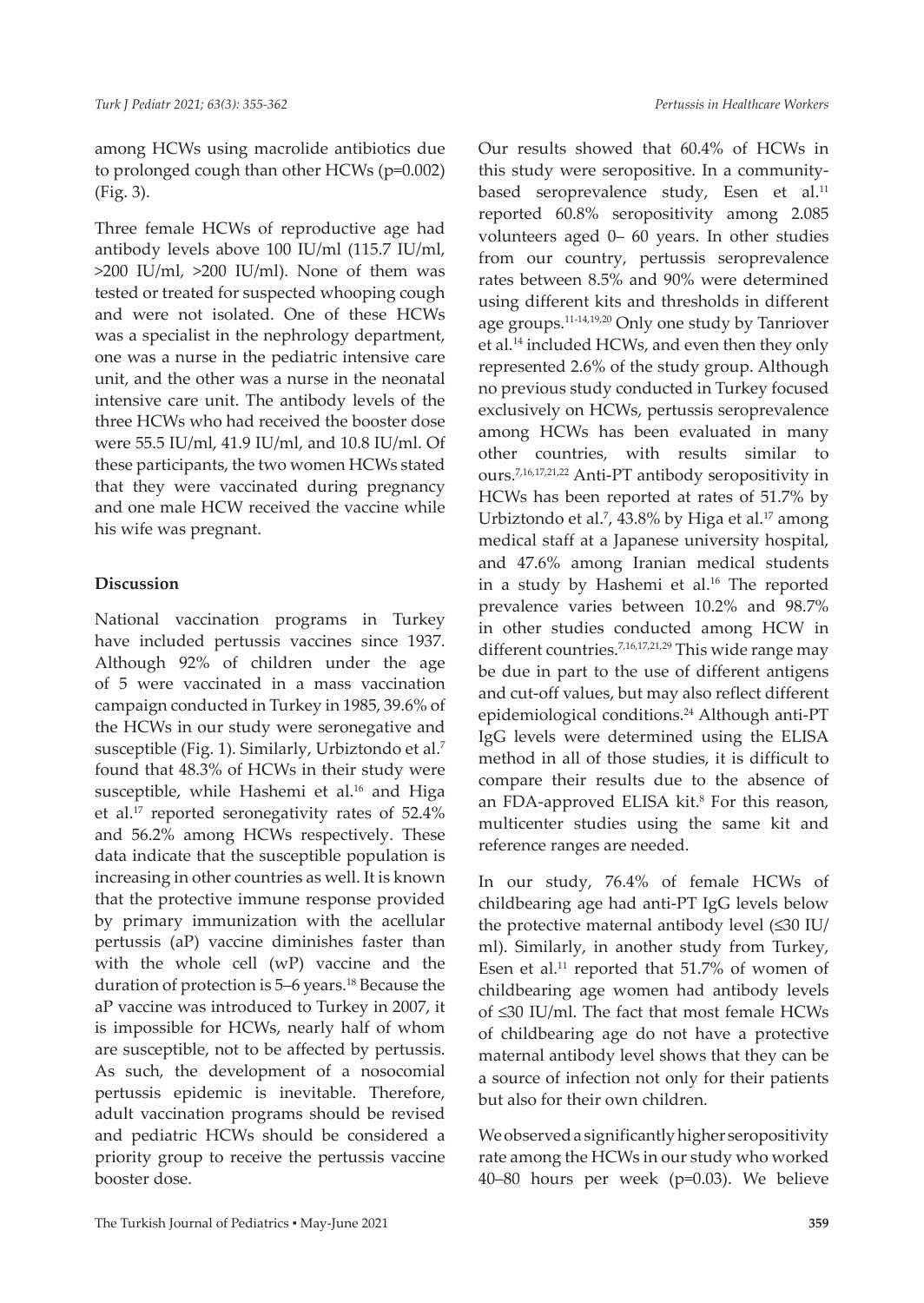the low rate of seropositivity among HCWs working >80 hours per week can be explained by the fact that all of these HCWs were resident physicians who had worked at the children's hospital for one year or less. Similarly, Cunegundes et al.<sup>21</sup> reported that the risk of pertussis was highest among HCWs working 40 hours per week or more. In the present study, 21.3% of the HCWs had high-level anti-PT IgG positivity, suggestive of recent infection. This finding may be attributed to the increased risk of acquiring pertussis in HCW or the burden of disease in the community. Esen et al.<sup>11</sup> reported that 37.2% of their study group had antibody levels consistent with infection within the past few years. Ben Fraj et al.<sup>28</sup> reported high-level positivity in 11.4%, Urbiztondo et al.7 in 7.8%, and Cunegundes et al.<sup>21</sup> in 6.4% of HCWs in their respective studies. Compared to studies in other countries, high-level positivity was more common in our study. Considering the cyclic pattern of pertussis, this may be related to the varying disease burden in different years and different countries. However, the WHO emphasized that this variability may result from different vaccination strategies utilized by countries in the past and present, and each country should consider local epidemiology while developing vaccination strategies.6 The high-level positivity rates in our study, which indicate the persistence of circulation among HCWs, highlight the need for new vaccine strategies.

In our study, 63.6% of HCWs who used macrolide antibiotics due to chronic cough had serology suggestive of recent infection. In addition, high-level positivity was significantly more common in this group. It has been suggested that the use of empirical macrolides leads to misdiagnosis by masking clinical findings and decreasing the sensitivity of diagnostic methods in these HCWs. Therefore, to reduce the burden of pertussis and prevent transmission, pertussis should be suspected and serological methods used for diagnosis of adult patients with prolonged cough.

Rates of acute pertussis infection range from 1.3 to 4.5% in seroprevalence studies conducted among HCWs.7,17,27,28 In our study, 1.8% had anti-PT IgG levels ≥100 IU/ml, indicative of active or very recent infection (within the last 12 months). One of these HCWs worked in the neonatal intensive care unit, and should have been isolated according to infection control guidelines. However, none of these three HCWs was suspected of a possible infection or isolated. Similarly, Koivisto et al.<sup>27</sup> reported that two nurses who had serological evidence of recent pertussis infection were not isolated. This finding is alarming, as asymptomatic transmission is known to be a risk factor for the spread of pertussis.

Vaccination coverage among HCWs varies from country to country according to vaccine strategies and awareness level. Some countries, such as the United States, Canada, Australia, the Netherlands, Germany, and the United Kingdom adopted booster dosing for all HCWs, while others, such as Austria, Finland, Norway, and Brazil, introduced Tdap only for those in contact with newborns and infants.<sup>30</sup> Nevertheless, it is also recognized that vaccine coverage among HCWs is still very low in all countries.31 Although 74.0% of HCWs in our study stated that they considered a booster dose necessary and reliable, only 1.8% had gotten the booster dose. Similarly, Top et al.<sup>32</sup> reported that 76% of HCWs working in a children's hospital expressed an intention to get immunized, yet only 15% presented to a clinic where the pertussis booster vaccine was being provided free of charge. Urbiztondo et al.<sup>7</sup> determined that none of the HWCs in their study had received a booster dose, while Faruque et al.<sup>24</sup> reported that 23% had a booster dose.

The fact that 39.6% of HCWs in our study showed inadequate immunity highlights the need for the pertussis booster dose in HCWs. HCWs with acute infection act as infection sources for other workers and patients in the hospital. Most of the HCWs expressed a belief that the pertussis booster vaccine is necessary and safe;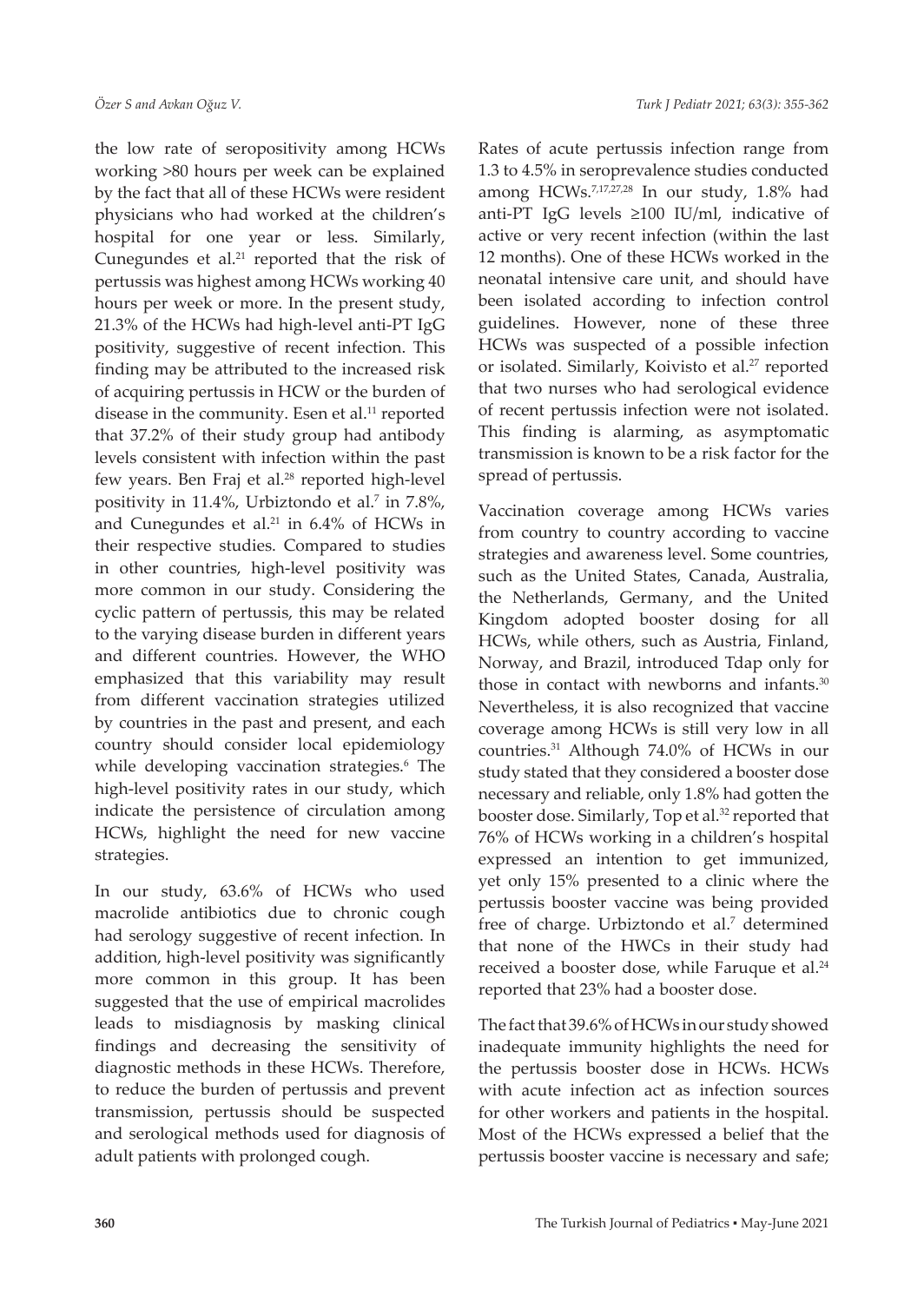however, the fact that hardly any of them had received the booster dose demonstrates that this awareness did not affect a change in behavior. All of these findings highlight that pertussis can occur in all age groups and that eradication cannot be achieved without effective adult immunization and surveillance.

#### **Acknowledgement**

Thanks to all healthcare workers who participated in our study.

### **Author contribution**

The authors confirm contribution to the paper as follows: study conception and design: Selcen Özer and Vildan Avkan Oğuz; data collection: Selcen Özer; analysis and interpretation of results: Selcen Özer and Vildan Avkan Oğuz; draft manuscript preparation: Selcen Özer and Vildan Avkan Oğuz. All authors reviewed the results and approved the final version of the manuscript.

# **Ethical approval**

This cross-sectional study was approved by the Clinical Research Ethics Committee of Dokuz Eylul University hospital (decision number 13.07.2017, 2017 / 18-40).

#### **Source of funding**

The study (Project no: 2018.KB.SAG.013) received financial support by Dokuz Eylul University Department of Scientific Research Projects.

#### **Conflict of interest**

None of the authors have a conflict of interest to declare.

#### **REFERENCES**

- 1. World Health Organization (WHO). The immunological basis for immunization series module 4: pertussis, update 2017. Available at: https://apps.who.int/iris/handle/10665/259388. (Accessed on May 12, 2020).
- 2. Hoffait M, Hanlon D, Benninghoff B Calcoen S. Pertussis knowledge, attitude and practices among European health care professionals in charge of adult vaccination. Hum Vaccin 2011; 7: 197-201.
- 3. Strebel P, Nordin J, Edwards K, et al. Population‐ based incidence of pertussis among adolescents and adults, Minnesota, 1995-1996. J Infect Dis 2001; 183: 1353-1359.
- 4. Cherry JD. Epidemiological, clinical, and laboratory aspects of pertussis in adults. Clin Infect Dis 1999; 28(Suppl 2): S112-S117.
- 5. Kurugol Z. Türkiye'de boğmaca epidemiyolojisi: pekiştirme aşı dozları gerekli mi? Çocuk Enfeksiyon Dergisi 2009; 3: 14-18.
- 6. Pertussis vaccines: WHO position paper August 2015. Available: https://www.who.int/wer/2015/ wer9035.pdf?ua=1. (Accessed on May 12, 2020).
- 7. Urbiztondo L, Broner S, Costa J, et al; The Working Group For The Study Of The Immune Status In Health Care. Seroprevalence study of B. pertussis infection in health care workers in Catalonia, Spain. Hum Vaccin Immunother 2015; 11: 293-297.
- 8. Sandora TJ, Gidengil CA, Lee GM. Pertussis vaccination for health care workers. Clin Microbiol Rev 2008; 21: 426-434.
- 9. Liang JL, Tiwari T, Moro P, et al. Prevention of pertussis, tetanus, and diphtheria with vaccines in the United States: Recommendations of the Advisory Committee on Immunization Practices (ACIP). MMWR Recomm Rep 2018; 67: 1-44.
- 10. World Health Organization, Study on global ageing and adult health (SAGE) pertussis working group. Available at: https://www.who.int/immunization/ sage/meetings/2014/april/1\_Pertussis\_background\_ FINAL4\_web.pdf?ua (Accessed on May 12, 2020).
- 11. Esen B, Coplu N, Kurtoglu D, Gozalan A, Akin L. Prevalence of high antibody titers of pertussis in Turkey: reflection of circulating microorganism and a threat to infants. J Clin Lab Anal 2007; 21: 154-161.
- 12. Duranoglu L, Sonmez C, Vurucu S, et al. Evaluation of pertussis immunity status in schoolchildren immunized with whole-cell vaccine. Epidemiol Infect 2010; 138: 299-303.